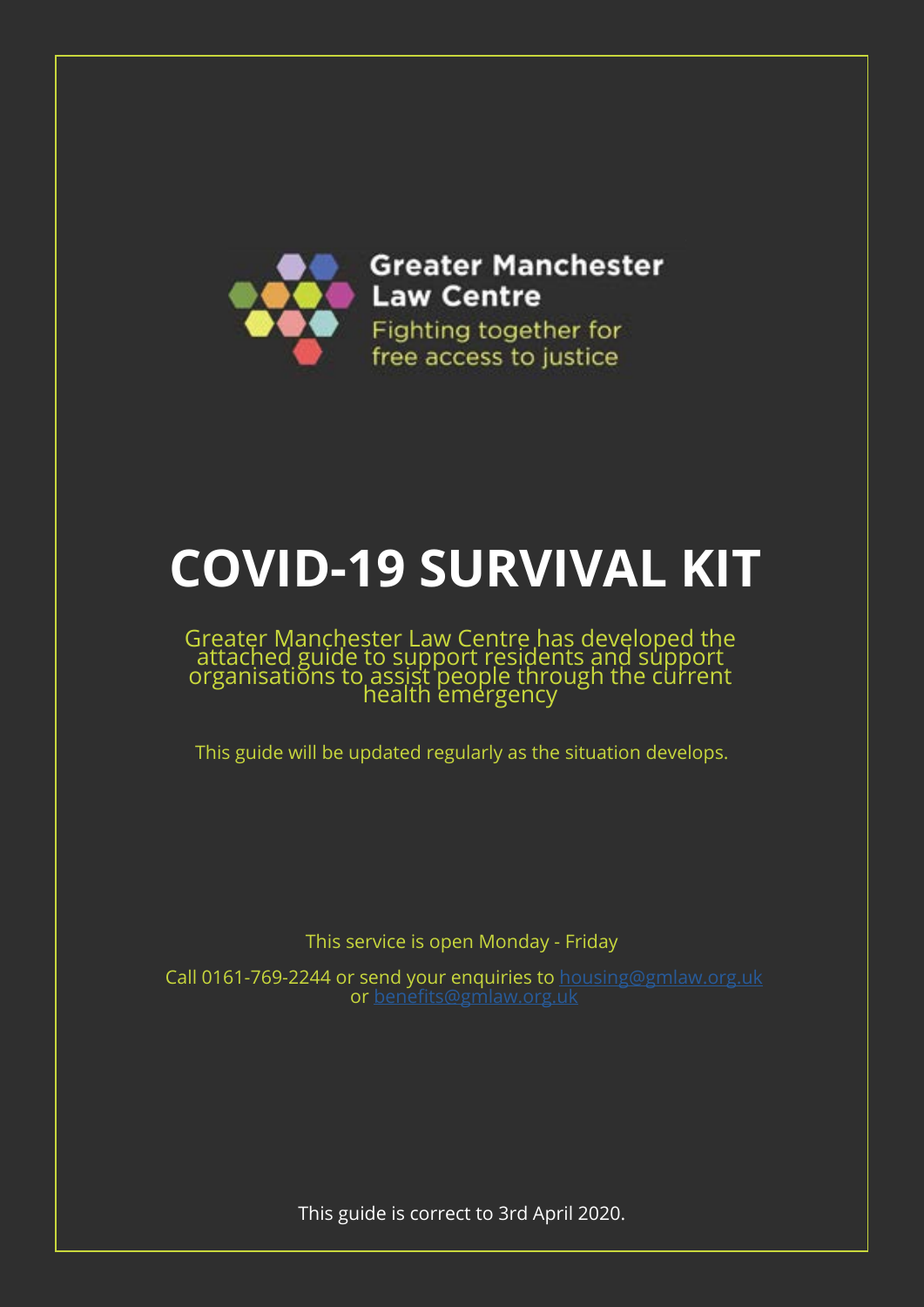## **Protect - YOUR HOME!**

## **COVID-19 Protection From Eviction until 25 June 2020**

#### **Who is now protected from eviction?**

Most people (renters and homeowners) are now protected from eviction until 25 June 2020.

If your landlord served Notice, or possession proceedings were issued at court before 26 March 2020 the courts have decided that these cases will be suspended until 25 June 2020.

This is the statement from the court:

**"**

**the court service will suspend all ongoing housing possession action – this means that neither cases currently in the or any about to go in the system can progress to the stage where someone could be evicted. This suspension of housing possessions action will initially last for 90 days, but this can be extended if needed. This measure will protect all private and social renters, as well as those with mortgages and those with licenses covered by the Protection from Eviction Act 1977. This will apply to both England and Wales.**



If your landlord serves Notice now after the 26 March 2020 - no new possession proceedings can be issued until after the 25 June 2020. This is because of the emergency Coronavirus Act.

## **Who is still not protected from eviction?**

It's only the people who are not covered by the Protection from Eviction Act and so could be evicted by their landlord without an order from the court that are now at risk. These include:

- lodgers
- homeless people who have been given temporary accommodation until they receive a duty decision or / who are living in a council or housing association hostel and
- some people where accommodation is part of their employment,
- asylum seekers living in asylum accommodation

**Get urgent legal advice** if you are one of these people and are threatened with eviction, get urgent legal advice. Contact us on **0161-769-2244** or email **housing@gmlaw.org.uk**

## **What happens if landlords try to evict unlawfully?**

There is a very real risk that bad landlords may try to get round the temporary legal protection against eviction and force tenant to leave by making threats, changing the locks or cutting off services.

**Get urgent legal advice** to know your rights, warn your landlord, apply for an injunction to stop your landlord attempting to evict you or for an order to get you back into the property. Unlawful eviction is a criminal offence if you need to stop an eviction that is happening you should call 999.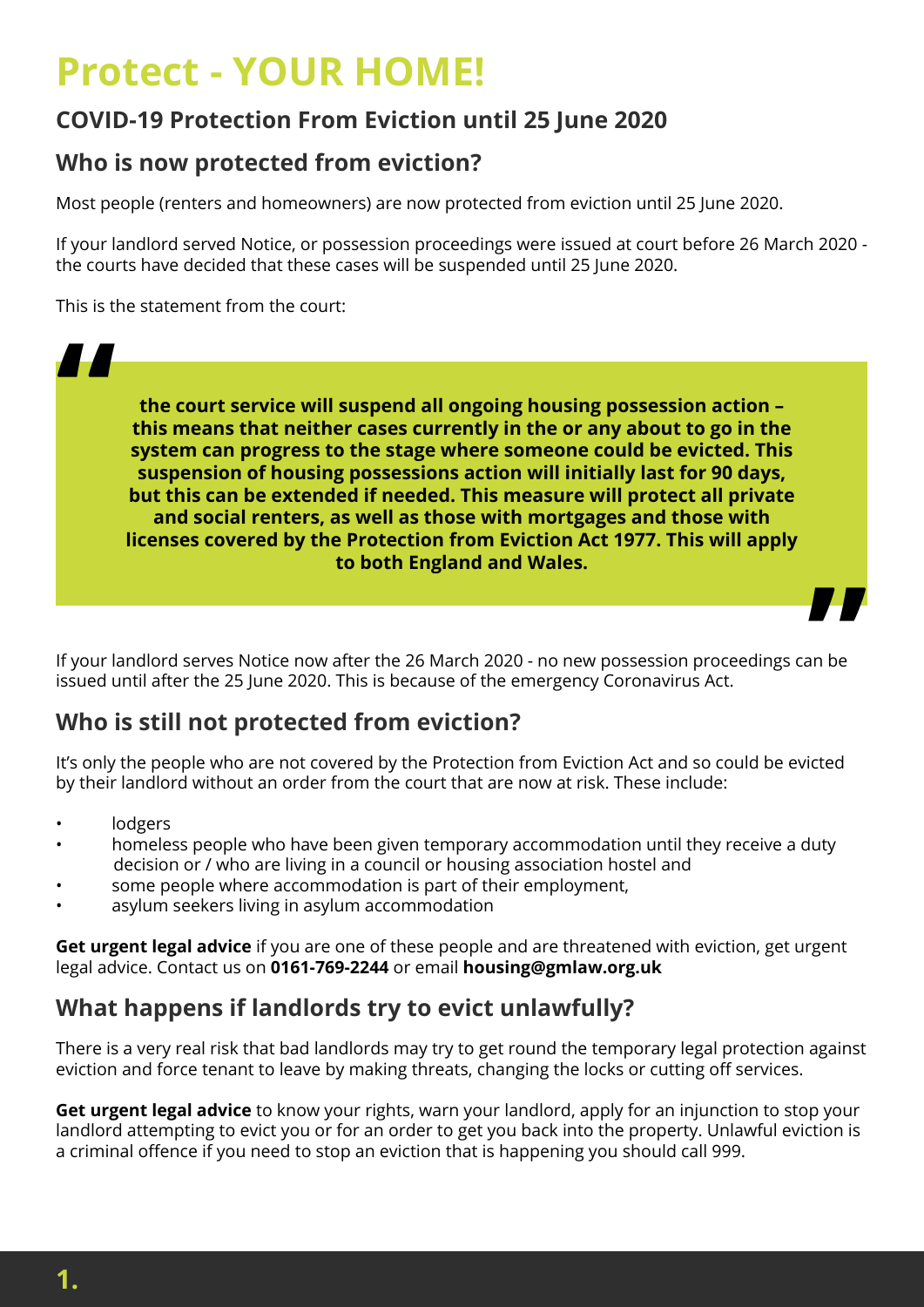## **Protect - YOUR RENT PAYMENTS!**

## **What should I do if I can't afford my rent?**

**1. Contact your landlord:**

**[Name of your landlord or agent Their Address and their e-mail address]**

**[Date] Dear Re:**

[landlord/ agent] [address of your property]

I hope you are keeping well and safe.

I am writing to let you know that as a result of the COVID-19 crisis I am having additional difficulties making rent payments and I wanted to let you know as soon as possible so that you can take steps to minimise any loss or problems this may cause for you.

[Explain problems you are having for example: Unfortunately as I have lost employment and I am having to make new claim for benefits as I can no longer work and my earnings have reduced significantly as a result of lock down, my children being at home, increased costs and shortages]

#### **I am struggling to pay for food, bill and other essential living costs.**

#### **I am doing all I can to try to improve my financial circumstances.**

[Explain any steps you are taking for example: I have made a claim for benefits been looking for work applied for Discretionary Housing Payments tried to get advice about managing my income and my debts]

**I don't want to just fall behind on my payments and so I am writing to see whether, in view of the crisis, you would be willing to show some flexibility with my payments for the next few weeks For example by agreeing a rent payment holiday, a temporary reduced rent, or for me to differ my payments and agreeing an affordable repayment plan when the crisis is over. [you can keep in all options, or chose just one or make a specific proposal to your landlord here]** 

**You probably already know, but in case not, I understand that if you have a mortgage for the property then you can ask your lender for a repayment holiday. [https://www.fca.org.uk/consumers/mortgages-coronavi](https://www.fca.org.uk/consumers/mortgages-coronavirus-consumers )[rus-consumers](https://www.fca.org.uk/consumers/mortgages-coronavirus-consumers )**

**I know that the government and the courts have given some protection for tenants, meaning that no new possession claims can be issued and existing possession claims are suspended at least until 25 June 2020, but I don't want to just wait until the emergency protection ends and I want to do all I can to try keep you informed, reach an agreement and avoid the risk of eviction in the future.**

#### **Please contact me by e-mail**

[e-mail is best as you then have a record of your landlord's response, but alternatively you can invite a response by telephone and confirm the agreement by text] Take care and keep well.

Yours sincerely

[Your name]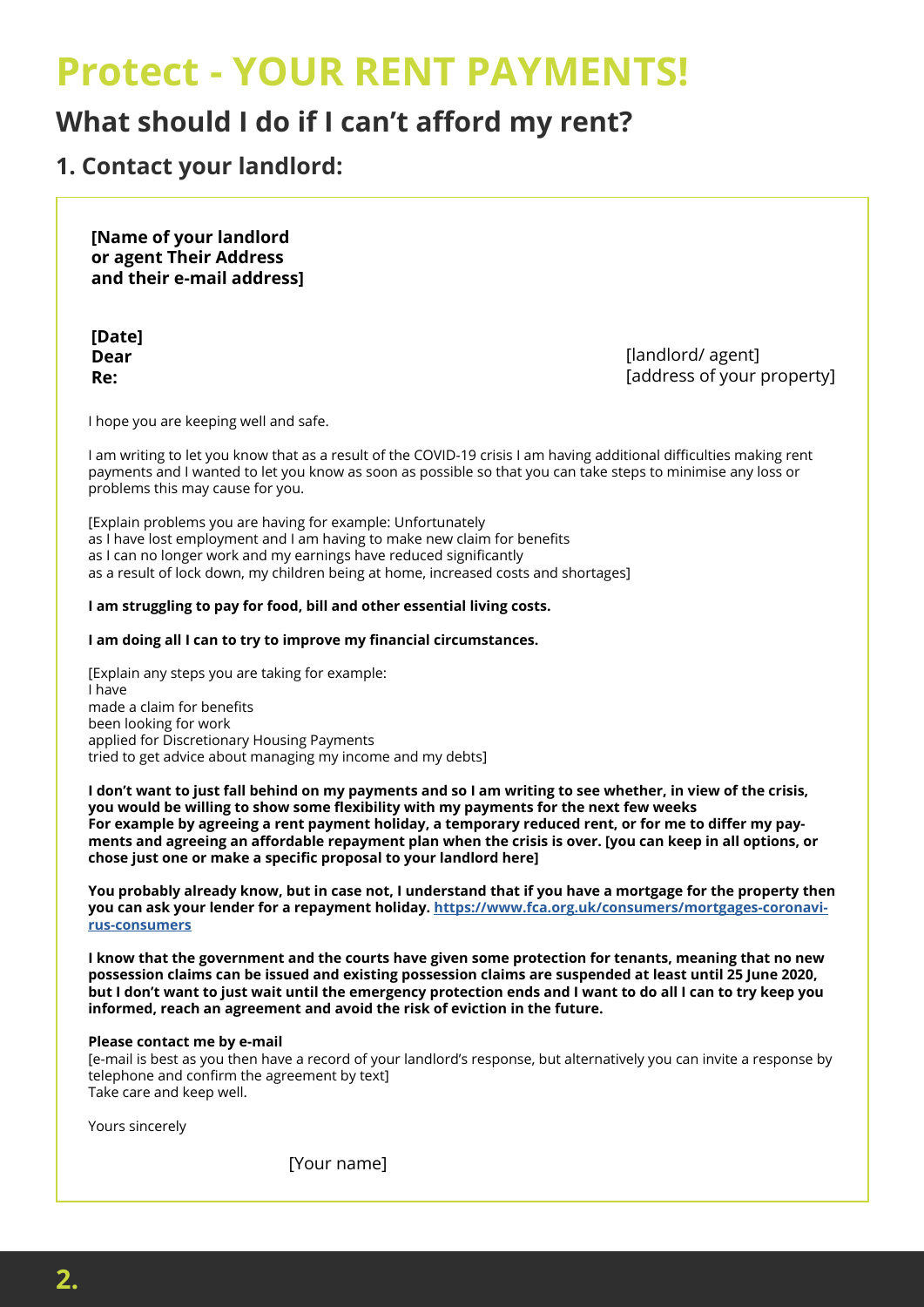## **Can I get extra help with my rent can I get if I receive Universal Credit or Housing Benefit:**

If your income has dropped as a result of losing your employment or reduced hours make sure that you report the change to Universal Credit or the Housing Benefit Department as soon as possible as the help you receive towards your rent should increase.

You may also be able to get extra rent by applying for **Discretionary Housing Payments:**

#### **Discretionary Housing Payments (DHPs)**

DHPs provide additional help for people who are struggling with their rent and receive either Universal Credit or Housing Benefit because they are unemployed or on a low income.

Central government gives money to local councils to make the payments and councils can also add in money for DHPs from their own budget.

If you receive some help with your rent from Universal Credit or Housing Benefit but don't receive the full amount you can apply for regular extra payments. This can help if:

- you have a spare room and are affected by the Bed Room Tax
- you have a larger family and are affected by the Benefit Cap
- you have adult children or other "non-dependents" living with you and your
- payments are reduced
- your rent is above the Local Housing Allowance (the maximum that Universal Credit or Housing Benefit will pay.

You can also claim DHPs to help with **a lump sum payment for arrears** (so long as you were receiving some Universal Credit or Housing Benefit at the time your arrears built up).

A lot of the reasons the government used to justified the Bedroom Tax, Benefit Cap, and other cuts to low income families do not apply during the COVID-19 crisis (if they ever did) this is because:

- you cannot move to a smaller home to escape the Bedroom
- you cannot move to a cheaper home to reduce your rent to within the Local Housing Allowance,
- you are less likely to be able to find work to escape the Benefit Cap;

However the government has not suspended these measures for renters during COVID-19. So far the only assistance they have given to people claiming Universal Credit or Housing Benefit is:

- to increase the Universal Credit personal allowance by £20 per week from 6th April (there has been no increase to the rate of housing payments); **A)**
- a small increase the Local Housing Allowance (the maximum Universal Credit or Housing Bene fit will pay). **B)**

If these changes are not enough to help you cover your rent payments in full then claiming a DHP (even if you have been refused before) may be your best option for avoiding rent arrears and avoiding the risk of eviction in the future.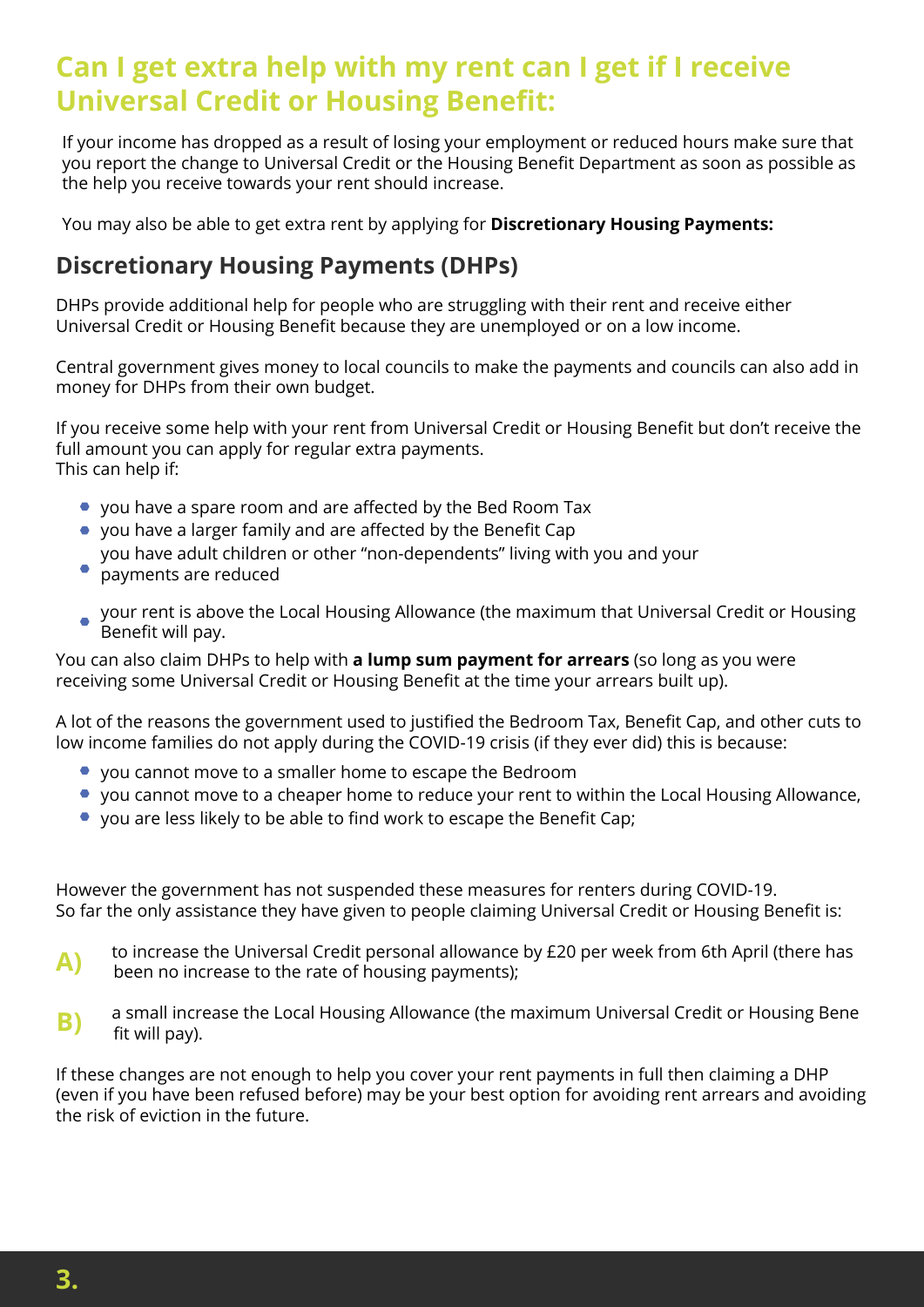#### **How to Claim:**

Whether to make an award of DHP,or how much to award, is left to the Council. It is therefore important that you give them as much information as possible to show why you need help and why a DHP is the only option.

**1)** Check on your Council's website for how to claim. Some have a paper form that they ask you to send or e-mail to them, others have an online form. Here are the links to the Council DHP web pages.

#### **Bolton**

**[https://selfserve.bolton.gov.uk/citizenportal/form.aspx?form=HB\\_DHP\\_FORM](https://selfserve.bolton.gov.uk/citizenportal/form.aspx?form=HB_DHP_FORM)**

#### **Bury**

**<https://www.bury.gov.uk/index.aspx?articleid=10992>**

#### **Manchester**

**[https://secure.manchester.gov.uk/info/200008/benefits\\_and\\_support/1342/discretionary\\_](https://secure.manchester.gov.uk/info/200008/benefits_and_support/1342/discretionary_housing_payments/3) housing\_payments/3**

#### **Oldham**

**[https://www.oldham.gov.uk/info/100001/benefits\\_and\\_money/1780/claim\\_benefit\\_to\\_](https://www.oldham.gov.uk/info/100001/benefits_and_money/1780/claim_benefit_to_help_pay_rent/6) help\_pay\_rent/6**

#### **Rochdale**

**[http://www.rochdale.gov.uk/council-tax-benefits-and-money/Pages/help-](http://www.rochdale.gov.uk/council-tax-benefits-and-money/Pages/help-with-housing-costs.aspx)**

#### **Salford**

**[https://www.salford.gov.uk/benefits/discretionary-housing-payments/aspx](https://www.salford.gov.uk/benefits/discretionary-housing-payments/)**

#### **Stockport**

**[https://www.stockport.gov.uk/start/discretionary-payments-application-form](https://www.salford.gov.uk/benefits/discretionary-housing-payments/)**

#### **Tameside**

**[https://www.tameside.gov.uk/Benefits/Discretionary-Housing-Pay](https://www.tameside.gov.uk/Benefits/Discretionary-Housing-Payments)-**

#### **Trafford**

**<https://trafford-framework.egovhub.net/DISCRETIONARYPAYMENTS/launch>**

#### **Wigan**

**[https://finforms.wigan.gov.uk/Viewer-VicForms.asp?user=anon&Form=Wigan%20New%20](https://finforms.wigan.gov.uk/Viewer-VicForms.asp?user=anon&Form=Wigan%20New%20Discretionary%20Housing%20Payments%20(1.0).wdf) Discretionary%20Housing%20Payments%20(1.0).wdf**

**4.**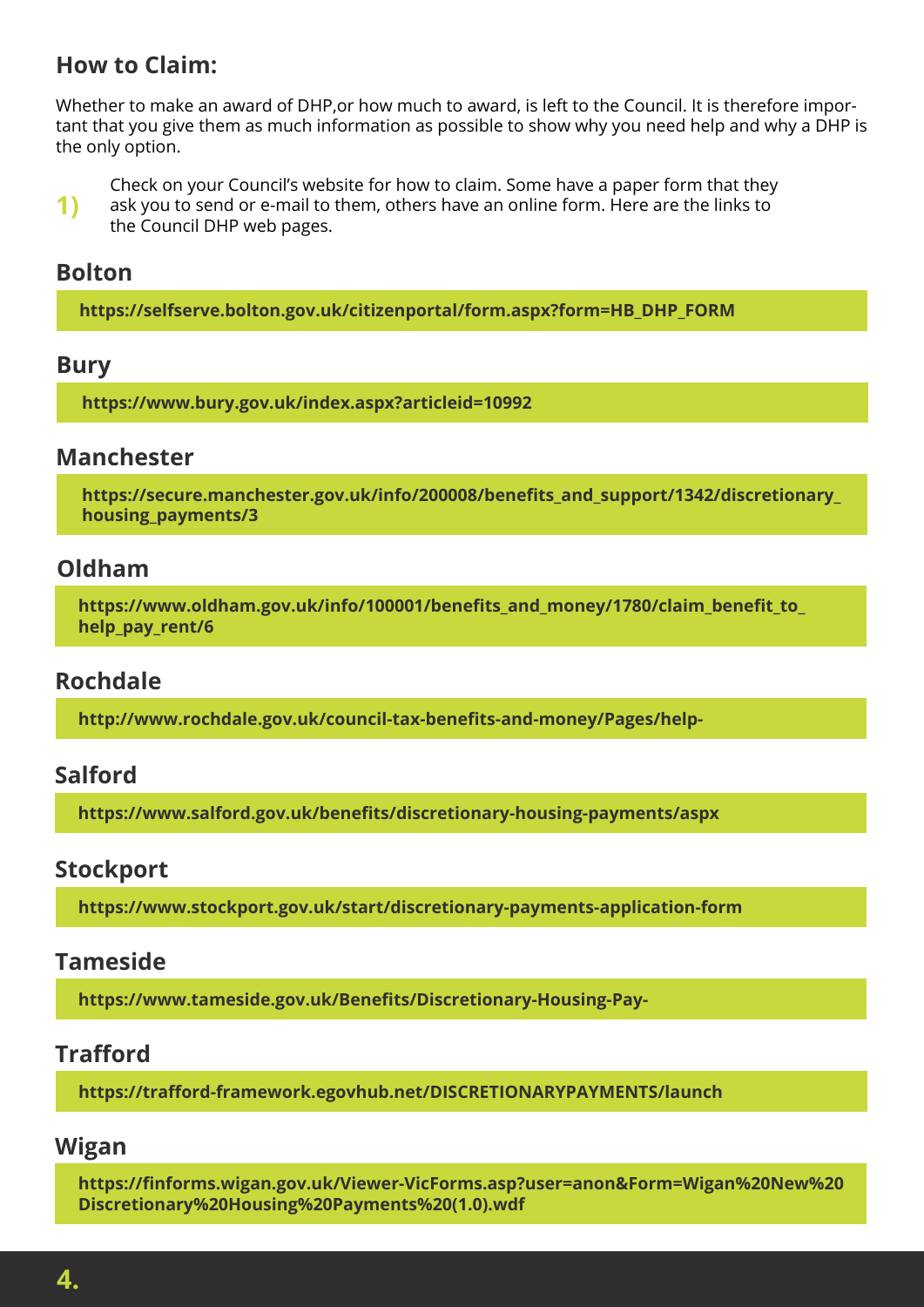**2)** Get all your financial information together:

#### **All you will need:**

- **A)** Your National Insurance Number
- **B)** Rent statements and copies of any letters sent from your landlord, Notices, or possession proceedings (if you have them)
- **C)** Your bank details for all your accounts
- **D)** Details of any savings you have and all of your income (wages, benefits, maintenance payments)
- **E)** Details of the money you spend including:
	- Rent
	- Regular bills (gas, electricity, water, TV licence, Council Tax, mobile phones, internet/ media packages)
	- Debts and fines and how much you are repaying
	- Maintenance payments for a child
	- Transport costs (car, bike, public transport)
	- Food
	- Toiletries
	- Cleaning products and household maintenance
	- Clothes and shoes
	- Any additional costs you have because of any illnesses or disabilities
- **3)** Be ready to explain on the form how difficult your life is now in terms of your money or lack of it, the stresses you and your family are facing, and health problems or additional risks, the reasons why you cannot move to a smaller or cheaper home, find work or increase your hours, and any difficulties you have had with your benefits or finding help and advice. Councils only have so much money they can set aside for DHPs and you need to give them enough information to understand why you really need the help at this time.

**Get legal advice** as soon as possible if you apply for a DHP and are refused.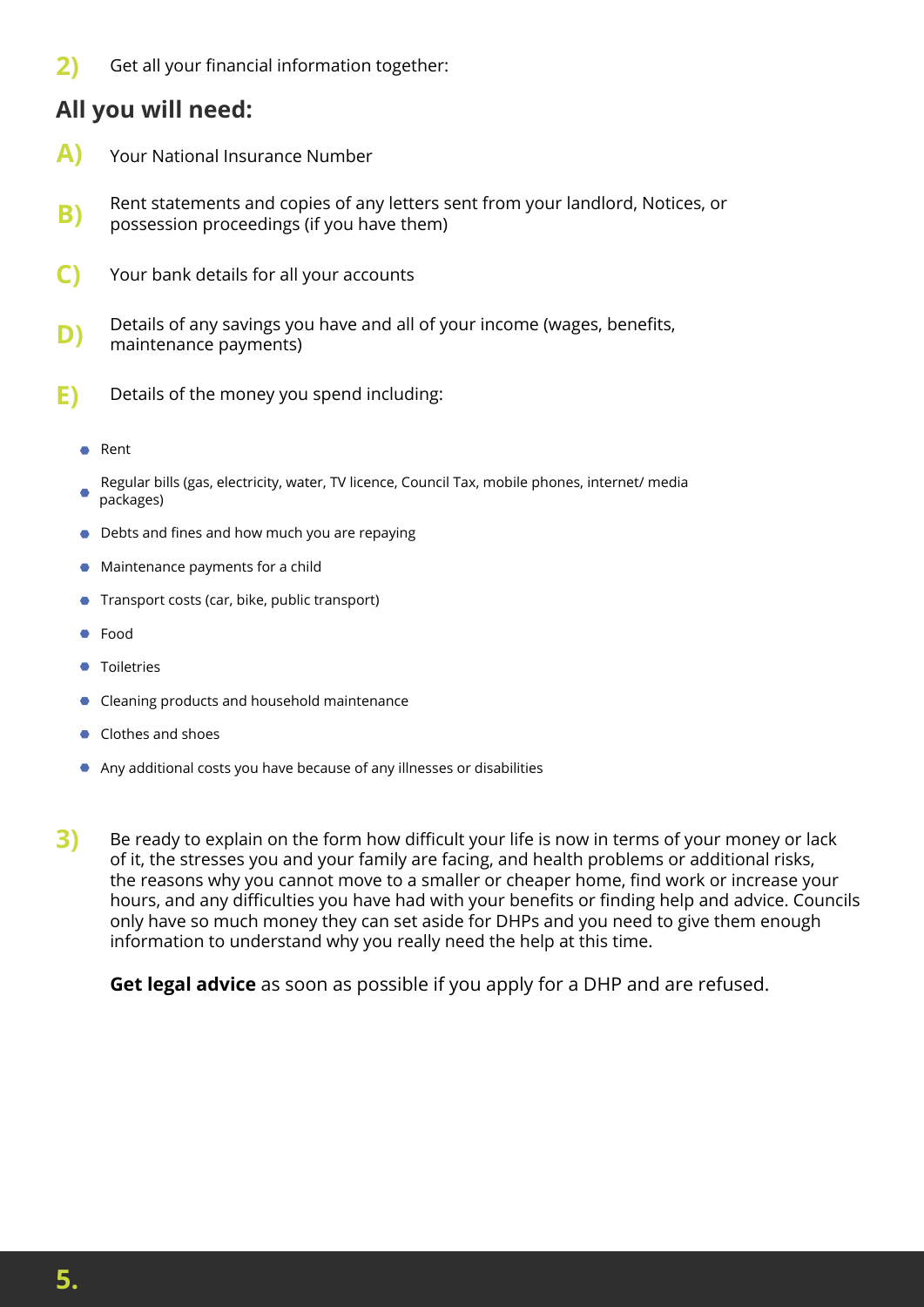## **Protect - YOUR JOB!**

The government's **Coronavirus Job Retention Scheme (CJRS)** is designed to help employers if they cannot cover staff costs due to coronavirus. Its aim is to avoid redundancies, and the scheme can offer grants of up to 80% of an employee's wage for all employment costs, up to a cap of £2,500 per month. The scheme is set to run for 3 months starting March 1, 2020 and could be extended.

If the business you work for applies for CJRS, they will designate some or all of their employees as 'furloughed workers,' and will need to notify employees of this change. You will still need to consent to being furloughed. They will have to submit information through an HMRC portal to apply for reimbursement.



However, changing the status of employees when applying for CIRS remains subject to existing employment law and, depending on the employment contract, may be subject to negotiation. If your employer tries to change the terms of your contract or any other status of your employment while designating you a 'furloughed worker' you should get advice.

## **What does it mean if I am designated a 'furloughed worker'?**

This would mean that you are kept on your employer's payroll, rather than being made redundant. **You should not undertake work for them while you are furloughed.**

Your employer will claim a grant of up to 80% of your wage for all employment costs, up to a cap of £2,500 per month. You will remain employed while furloughed but you should not be undertaking work. Your employer could choose to fund the differences between this payment and your salary, but does not have to.

If your salary is reduced as a result of these changes, you may be eligible for support through the welfare system, [including Universal Credit.](https://www.uvwunion.org.uk/claiming-benefits)

## **Will I have to pay tax on income from CJRS?**

**Yes** – individuals will pay Income Tax and National Insurance on any payments received through this scheme as they are replacement for income in line with normal practise for benefits or grants that replace income.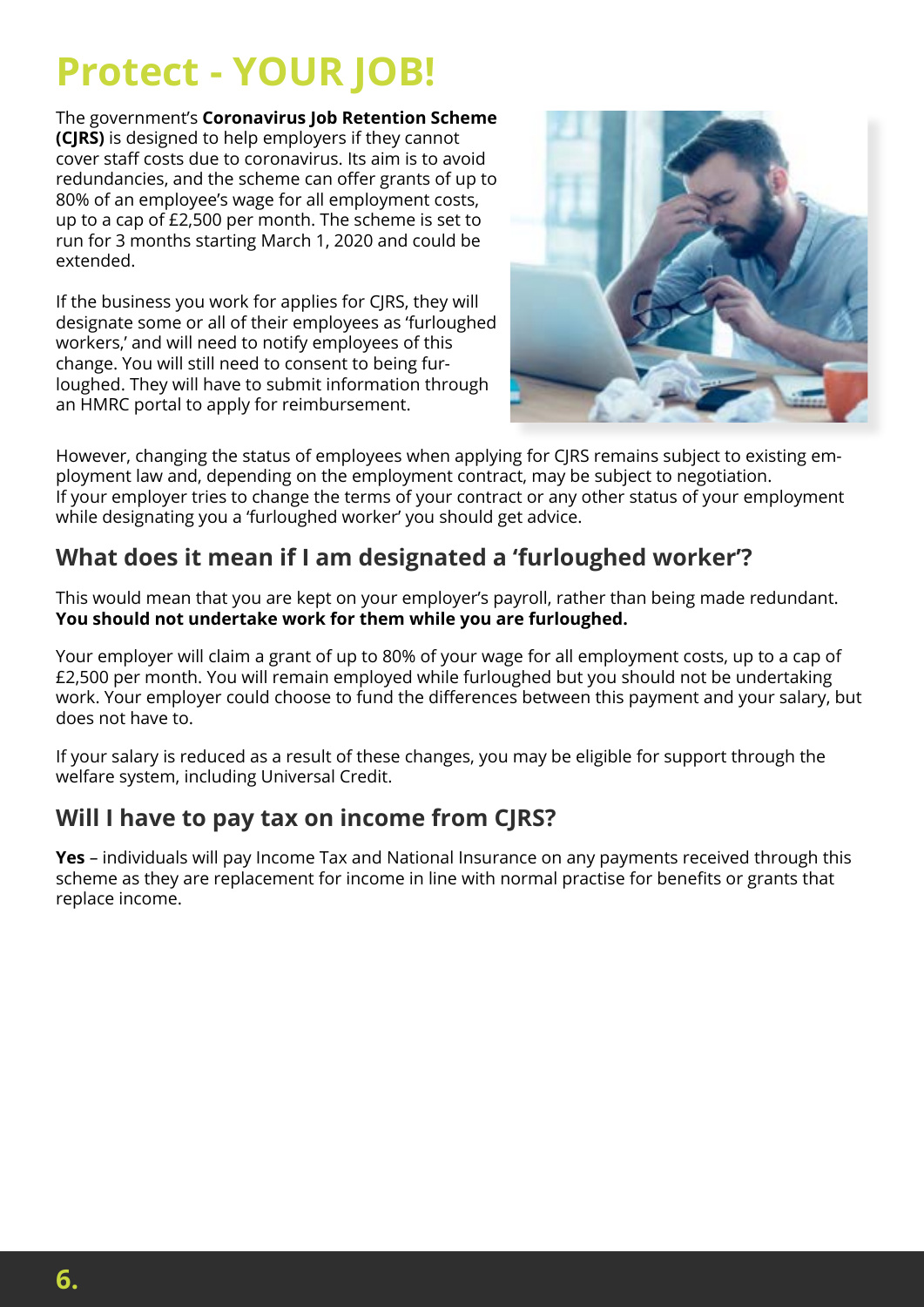#### **Will this cover the cost of employer National Insurance contributions and employer pension contributions?**

**Yes** – individuals will pay Income Tax and National Insurance on any payments received through this scheme as they are replacement for income in line with normal practise for benefits or grants that replace income.

#### **What businesses are eligible for this scheme?**

#### **All UK businesses are eligible, this includes:**

- **•** businesses
- charities
- recruitment agencies (agency workers paid through PAYE
- public authorities

The scheme is open to all UK employers that have created and started a PAYE payroll scheme on/before 28 February 2020 and have a UK bank account.

#### **What workers are covered by this scheme?**

The CJRS definitely applies to anyone employed through the PAYE system regardless of their employment contract, this can mean salaried employees, those on flexible or zero-hours contracts and agency workers. The scheme can cover part time or full time staff.

The scheme does not apply to self-employed people or contractors.

#### **How will this work for those on zero-hour/flexible contracts/agency workers?**

This scheme aims to support all those employed through the PAYE system regardless of their employment contract, including those on zero-hour contracts.

Zero-hour and flexible contracts can cover a whole range of working arrangements, and the 80% grant is applied to whichever is higher:

- The earnings in the same pay period in the previous year; or
- The average earnings in the whole previous 12 months (or fewer if they have worked for less time than this, including a part month calculation if they were taken in February).

#### **Can I be furloughed for a short period of time, e.g. a week or a couple of days, and then re-employed?**

A worker must be furloughed for a minimum of 3 weeks for their employer to be eligible to claim under this scheme. This is consistent with the public health guidance seeking to minimise the number of people outside of their homes on a regular basis.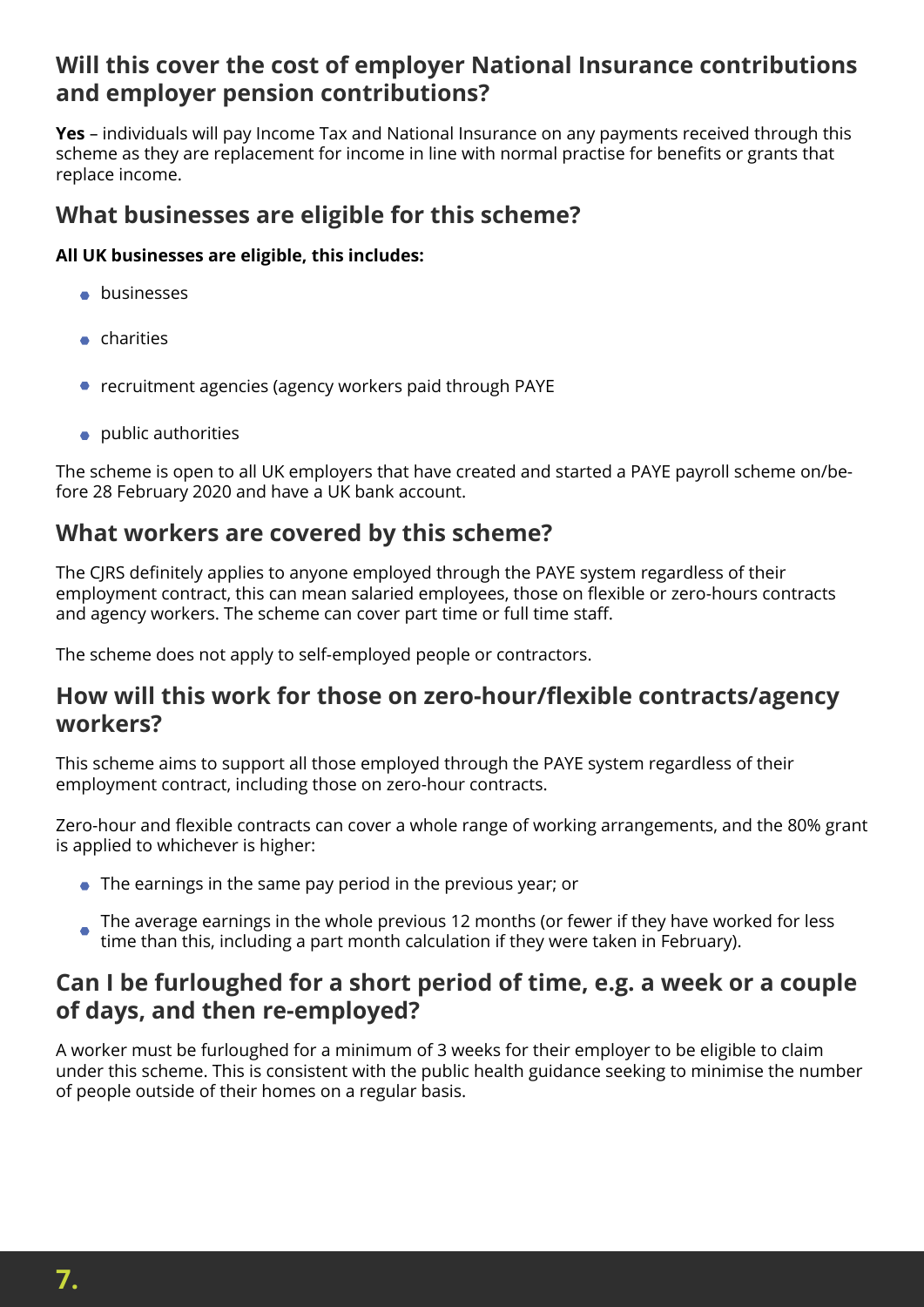The scheme supports employers asking the maximum number of employees to remain at home during the coronavirus outbreak. · A clear minimum period also aids a clear definition of who is and who is not furloughed.

#### **Can a business furlough someone after hearing the announcement and then claim back to March 1st even though they had been working that whole time?**

No – the scheme is backdated to March 1st with a view to covering those who have already been made redundant as a result of the coronavirus.

#### **What if I have already been made redundant?**



The scheme will be back dated to March 1 with a view to covering those who have already been made redundant due to the Coronavirus outbreak. If firms re-employ staff made redundant after March 1st, they are eligible to then be furloughed and the employer would qualify for the grant.

If you have been made redundant and your employer has not offered to reinstate you and designate you a furloughed worker, you should get legal advice.

#### **What if I have already been made redundant?**

The scheme will be back dated to March 1 with a view to covering those who have already been made redundant due to the Coronavirus outbreak. If firms re-employ staff made redundant after March 1st, they are eligible to then be furloughed and the employer would qualify for the grant.

If you have been made redundant and your employer has not offered to reinstate you and designate you a furloughed worker, you should get legal advice.

## **What about if I started a job after 1 March?**

Workers taken on after March 1 are excluded from the scheme.

#### **Can my employer sack me while I'm on furlough? Is my employer allowed to sack me as soon as the furlough scheme comes to an end?**

Yes, you can still be made redundant while on furlough or immediately after. There is no requirement to bring the employee back to work after the period of furlough. If an employee is made redundant during the period of furlough then grant payments will cease.

However, in both cases normal redundancy rules and protections will apply. Where a business feels that redundancy is the only option, this must still follow the rules which include giving a notice period and consulting staff before a final decision is reached. More information on redundancy can be found [here.](https://www.gov.uk/redundancy-your-rights) 

If the CJRS is deemed a reasonable alternative to dismissal, there could be grounds for an unfair dismissal case, but again, this remains unclear for the time being.

If you have been made redundant after March 1, 2020 you should legal advice.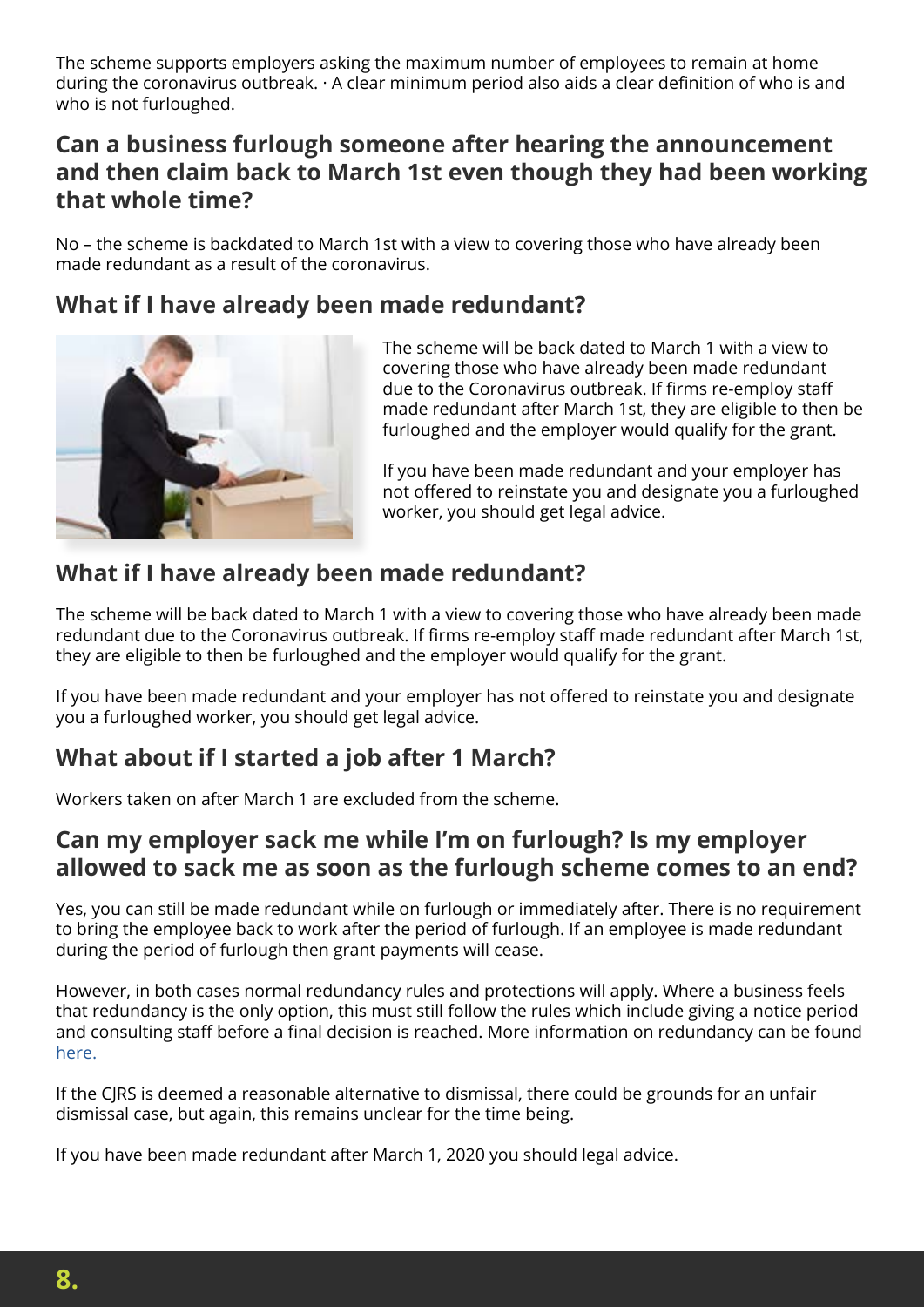#### **My employer has reduced my hours but has not designated me a 'furloughed worker', does this scheme apply to me?**

No, if you are still undertaking work for your employer - even if your hours are reduced - you are not eligible for the CJRS scheme. If your salary is reduced as a result of these changes, you may be eligible for support through the welfare system, including Universal Credit.

#### **I am on Statutory Sick Pay, can my employer change me to a 'furloughed worker'?**

Employees on sick leave or self-isolating should get Statutory Sick Pay, but can be furloughed after this. Employees who are shielding in line with public health guidance can be placed on furlough.

If your employer currently has you on SSP, there is no reason you should not be moved to 'furloughed' status. If your employer does not approach you about designating you a 'furloughed worker' ask them about the scheme and your applicability,

#### **I have more than one job, how does that work?**



If you have more than one job, you can be furloughed by one or more of your employers. Each job is separate, and the cap applies to each employer individually.

#### **How will my employer decide which workers to furlough?**

This is a difficult question, it is essentially up to your employer which employees are furloughed and which continue working. Any decision to furlough a worker must be consented to by the worker, and equality and discrimination laws still apply to any

decisions your employer is making. If you feel that the decision to furlough certain workers and not others did not comply with equality and discrimination laws, you should gey legal advice.

#### **I am on Maternity Leave, contractual adoption pay, paternity pay or shared parental pay, does this apply to me?**

Individuals who are on or plan to take Maternity Leave must take at least 2 weeks off work (4 weeks if they work in a factory or workshop) immediately following the birth of their baby. This is a health and safety requirement. In practice, most women start their Maternity Leave before they give birth.

## **Getting Advice**



**ACAS Helpline: 0300 123 1100**

**Greater Manchester Law Centre (weekly clinic) –** 

**Contact: reception@gmlaw.org.uk - Call: 0161 769 2244**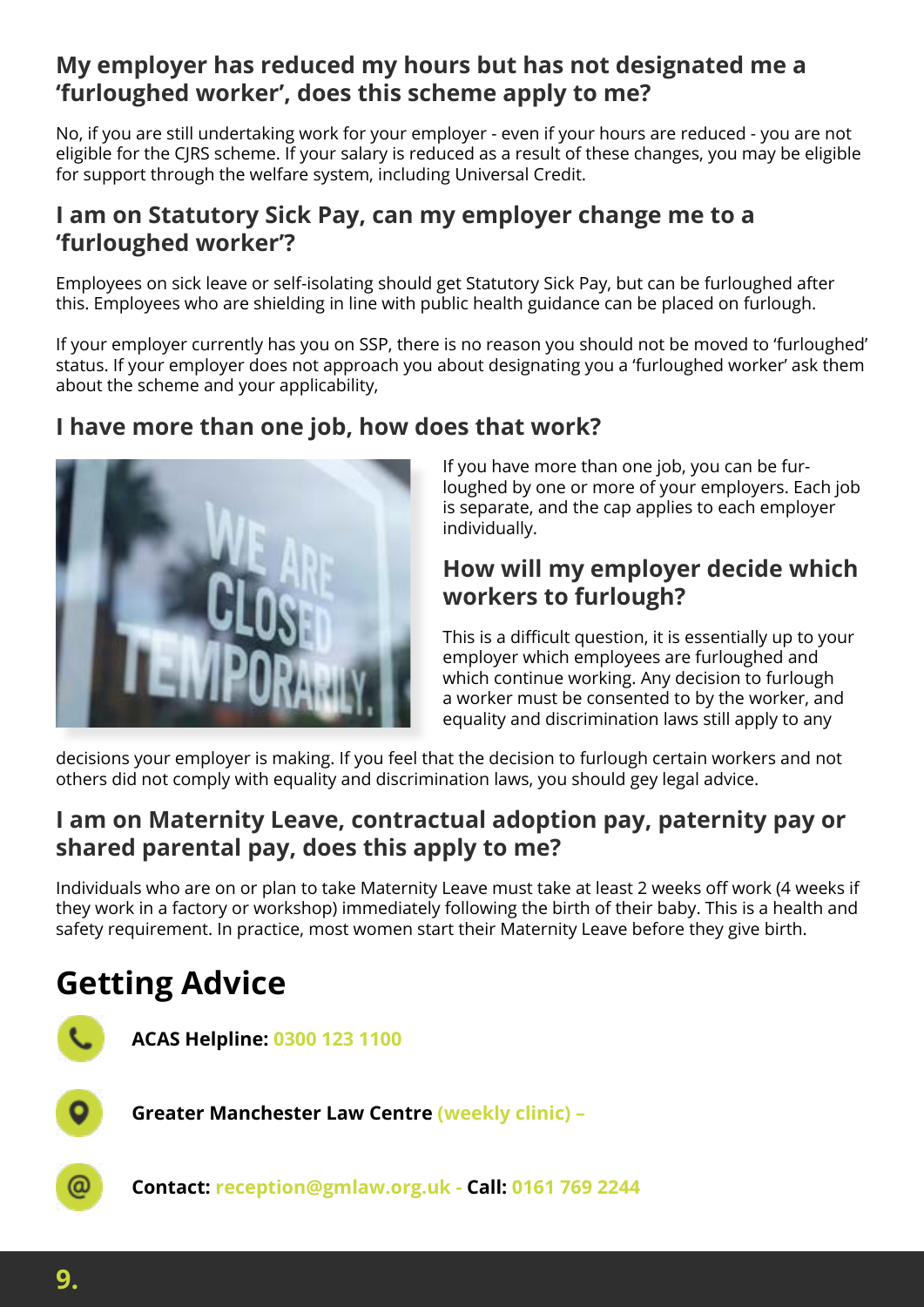## **Protect - YOUR INCOME!**

#### **For workers and self-employed people:**

**What happens if I work for an employer but can't work because I or someone in my household has COVID-19 symptoms or need to self-isolate and I can't work from home?**

If you earn over £118 per week, tell your employer straight away. You may be entitled to Contractual Sick pay, if not you should be eligible for Statutory Sick Pay of £94.25 per week: [https://](https://www.gov.uk/statutory-sick-pay/how-to-claim 
) [www.gov.uk/statutory-sick-pay/how-to-claim](https://www.gov.uk/statutory-sick-pay/how-to-claim 
) 

You can provide your employer with an isolation note if you're away from work for more than 7 days due to the virus. Apply online: [https://111.](https://www.gov.uk/statutory-sick-pay/how-to-claim 
) [nhs.uk/isolation-note/](https://www.gov.uk/statutory-sick-pay/how-to-claim 
)



#### **What happens if I work for an employer but can't work from home and my work place is closed or my employer says there is no work for me to do?**

If you are laid off by your employer because there is no work for you to do this is called being furloughed. If you were paid through PAYE and on the payroll on 28 February 2020 (whether fixed hours, casual or zero hours) you should still receive wages from your employer and your employer can claim 80% of your wages back from the government.

#### **What happens If I work on a zero hours/flexible contract – can I still be furloughd and can my employer still apply for assistance?**

Yes, if the amount you receive varies you should either receive your average pay between April 2019- 2020 or the amount you received for the same month last year (whichever is higher).

## **What happens to my Working Tax Credits if I am furloughed?**

If you are furloughed, you can continue to be treated as being in full time work for 8 weeks. After that period a further 4 week "run on" applies where it is accepted that work has stopped, but benefit continues to be paid. What is not clear is whether; if your employer brings you back to work during that last 4 weeks, WTC can continue.

We will update this guide on are website when more is known. Beyond 12 weeks Tax Credits should stop and you will need to claim Universal Credit instead. If the lockdown stretches past 8 weeks that might change and we will update this guidance accordingly.

#### **What happens if I am not furloughed but my hours reduce can I claim more Working Tax Credit?**

If your income reduces and you are in receipt of Working Tax Credits you can ask HMRC to reassess your award; however the hours worked must remain above 16 for you to continue to qualify.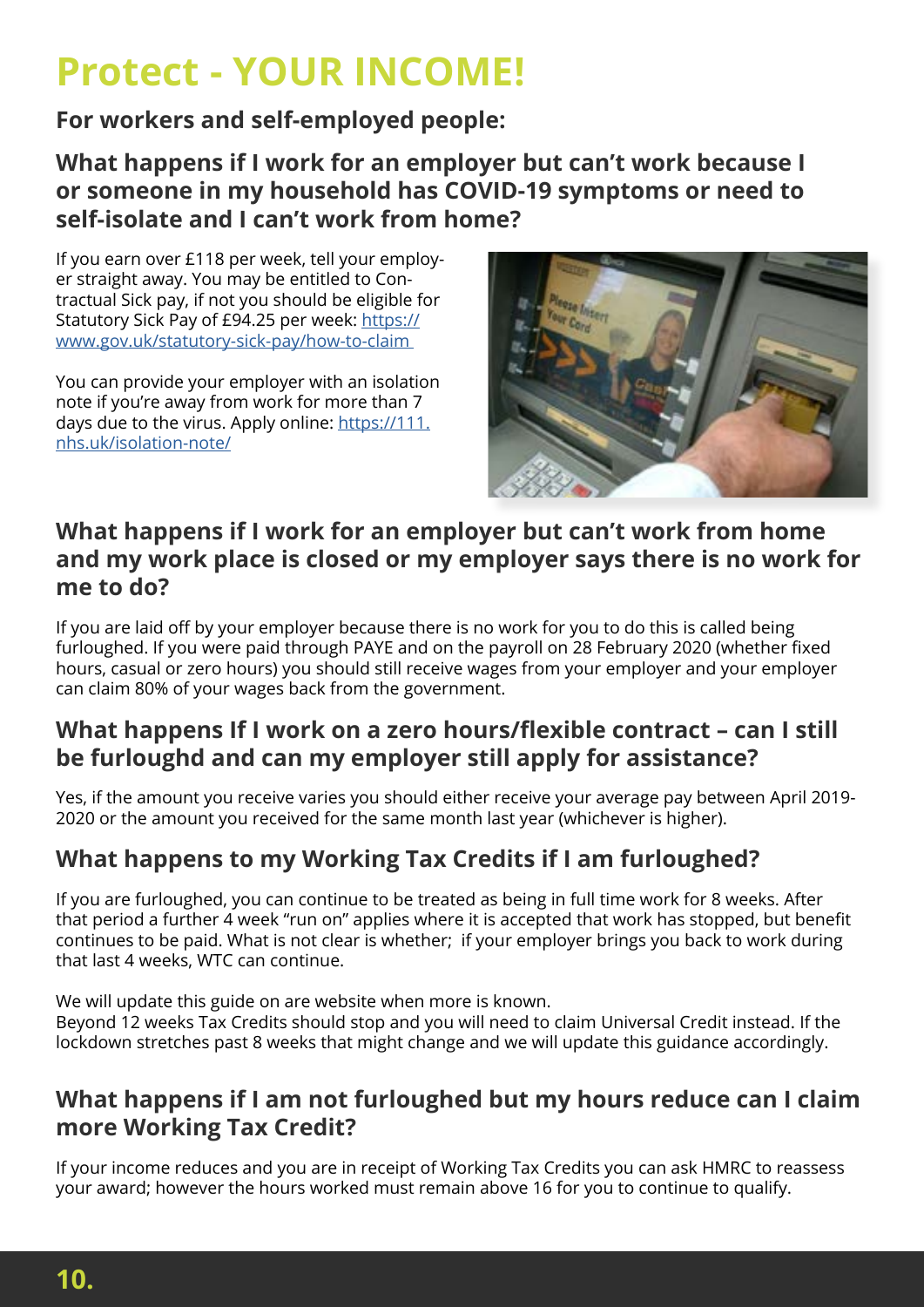#### **What happens if I am self-employed and can't work or my earning have reduced?**

If you have completed a tax return for 2019 or do so by 23 April 2020 and have made a profit of less than £50,000 then HMRC should contact you with a form to fill in so that you will receive 80% of your average monthly income up to a maximum of £2500 per year. However, this help won't be available until June 2020.

If you have not completed a Tax Return you will need to claim Universal Credit, see below.

## **What happens if I have lost my job?**

You should claim benefits as quickly as possible.

#### **Which benefit should I claim if I'm unemployed and sick?**

If you are unemployed, not receiving Statutory Sick Pay and too sick to work you need to claim either new style Employment Support Allowance or Universal Credit or both.

#### **Which benefit should I claim if I'm unemployed and not sick?**



Universal Credit

#### **How do I claim Employment Support Allowance?**

**Employment Support Allowance (ESA):** You may be able to claim new-style ESA if you are self employed, or an employee who is following government advice on self-isolation and unable to work.

There are no rules on the savings you have, so people who can't claim UC because they have over £16,000 in household savings can apply. However you need to have paid enough National Insurance to qualify.

If you are eligible, the ESA will be payable from day one of sickness, rather than day eight, if you have Covid-19 or are advised to self-isolate.

To claim call **0800 328 9244;** be prepared for a long wait; possibly several hours.

A claim form is available: [https://www.gov.uk/government/publications/new-style-employment-and](https://www.gov.uk/government/publications/new-style-employment-and-support-allowance-esa-claim-form)[support-allowance-esa-claim-form](https://www.gov.uk/government/publications/new-style-employment-and-support-allowance-esa-claim-form) however during the lockdown Jobcentre staff will still need to complete this over the telephone.

New claims for ESA do not require a sick note if the claim is due to Coronavirus but you may be asked to provide one if you are still ill in a few weeks time

If you continue to be too sick to work you will be asked to undertake a Work Capability Assessment; currently all face to face assessments are cancelled, so insead you will be sent a Limited Capability for Work Questionnaire and the DWP medical services will conduct an assessment on the basis of the information you give in the Questionairre; the form of those assessments has not been published at the time of writing.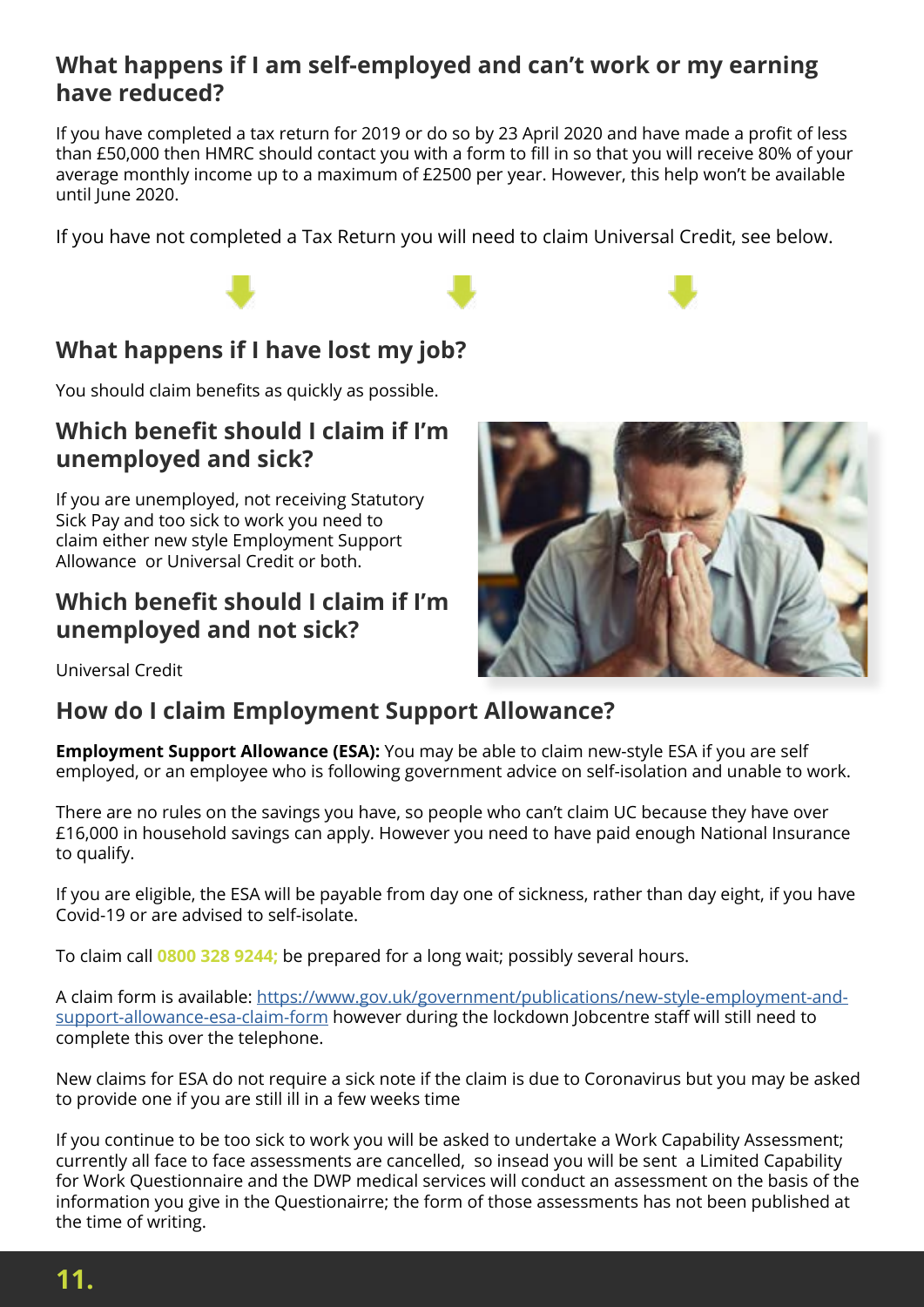#### **How do I claim Universal credit?**

In addition to claiming ESA, if you have less than £16,000 in savings you should also claim Unversal Credit because this is paid at a higher rate.

**Universal Credit (UC)**: Universal Credit is available for people who are out of work or on a low household income (this can be worked out using [this benefits calculator\),](https://benefits-calculator.turn2us.org.uk/AboutYou) aged over-18 and under pension age, and have less than £16,000 in household savings. You don't need to have paid National Insurance contributions to make a claim,

UC requires an online claim: [https://www.gov.uk/apply-universal-credit](https://www.gov.uk/apply-universal-credit )

Once an online claim is made for UC a telephone interview must be arranged to agree a "claimant commitment", hold times are lengthy; if you don't wish to wait, once the claim is submitted place a message on your journal asking them to call you and they should be in touch to arrange a time to call.

Once an online claim is made for UC a telephone interview must be arranged to agree a "claimant commitment", hold times are lengthy; if you don't wish to wait, once the claim is submitted place a message on your journal asking them to call you and they should be in touch to arrange a time to call.

UC also requires you to verify your identity, there are online providers for that however a lot of people can't provide the information required; if that process fails, then select the dialogue "I can't complete this online" then put a message on the journal asking them to contact you.

A biographical check can be completed; Job Centre Plus staff create a number of questions based on the information already held by DWP and HMRC; they will ask 5 questions and you must get three correct. If that fails they can write to a professional such as your GP to verify you.

If you claim UC and are in immediate hardship you can request an advance payment; that payment is a loan that will be recovered from the next 12 monthly payments.

If you need to claim Universal Credit, no conditionality applies during the COVID-19 lockdown. This means you do not have to attend the Job Centre or provide evidence that you are looking for work. When the lockdown finishes you will have to either provide a sick note or show that you are looking for work (the Work Related Requirments).

#### **Can I get help whilst I wait for benefits?**

When you claim for Universal Credit you can apply for an Advance Payment by requesting one on your journal. A payment up to the maximum award you will get on UC should be made to you once you have verified your ID.

We urge caution though, a maximum Advance Payment with Housing Costs for one person including housing costs would come to roughly £1000, however it will be recovered from the following year's monthly payments. A monthly repayment of £83 will make a sizeable dent in a living costs award of only £404 a month.

#### **What happens if I am refused an Advanced Payment?**

There is no right of appeal against the refusal of an Advance Payment however you should be able to ask Job Centre Plus to reconsider a decision. Usually, an Advance Payment is only refused if you are not likely to be entitled to UC.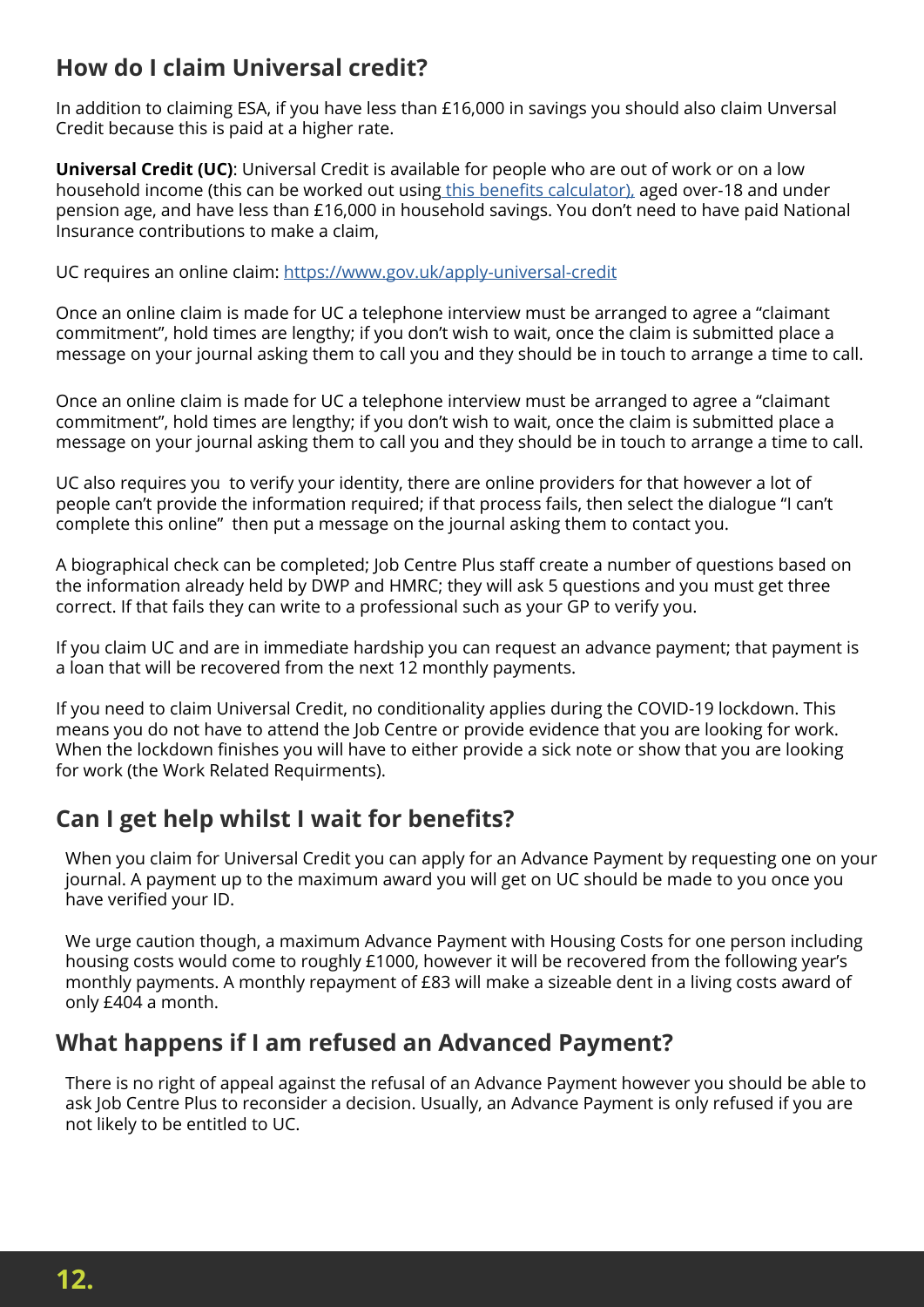## **Protect – YOURSELF FROM GOING WITHOUT ESSENTIALS!**

#### **Can I get help in an emergency from the Council?**

Each council has a Hardship Payment fund offering help for emergencies or while you are waiting for other benefits to come through.

You can apply directly to your Council for hardship payments or urgent help during the COVID-19 lockdown:

#### **Bolton**

01204 337221

@ <https://www.bolton.gov.uk/benefits/help-crisis-emergency>

#### **Bury**

0161 253 5353

ര <https://www.bury.gov.uk/burysupportfund>

#### **Manchester**

- 0800 234 6123 (emergency social services number 0161 234 5001; if you are have nowhere x. to stay at night 0161 234 5001)
- [https://secure.manchester.gov.uk/info/200008/benefits\\_and\\_support/6302/apply\\_for\\_a\\_cash\\_](https://secure.manchester.gov.uk/info/200008/benefits_and_support/6302/apply_for_a_cash_grant_if_you) @ grant if you are in financial crisis

#### **Oldham**



0161 770 7007

https://www.oldham.gov.uk/info/100001/benefits\_and\_money/1837/emergency\_support\_-@ local welfare provision

#### **Rochdale**



 $\omega$ 

01706 923685

[http://www.rochdale.gov.uk/council-tax-benefits-and-money/discretionary-crisis-fund/Pages/](http://www.rochdale.gov.uk/council-tax-benefits-and-money/discretionary-crisis-fund/Pages/apply-for-an-award.aspx) [apply-for-an-award.aspx](http://www.rochdale.gov.uk/council-tax-benefits-and-money/discretionary-crisis-fund/Pages/apply-for-an-award.aspx)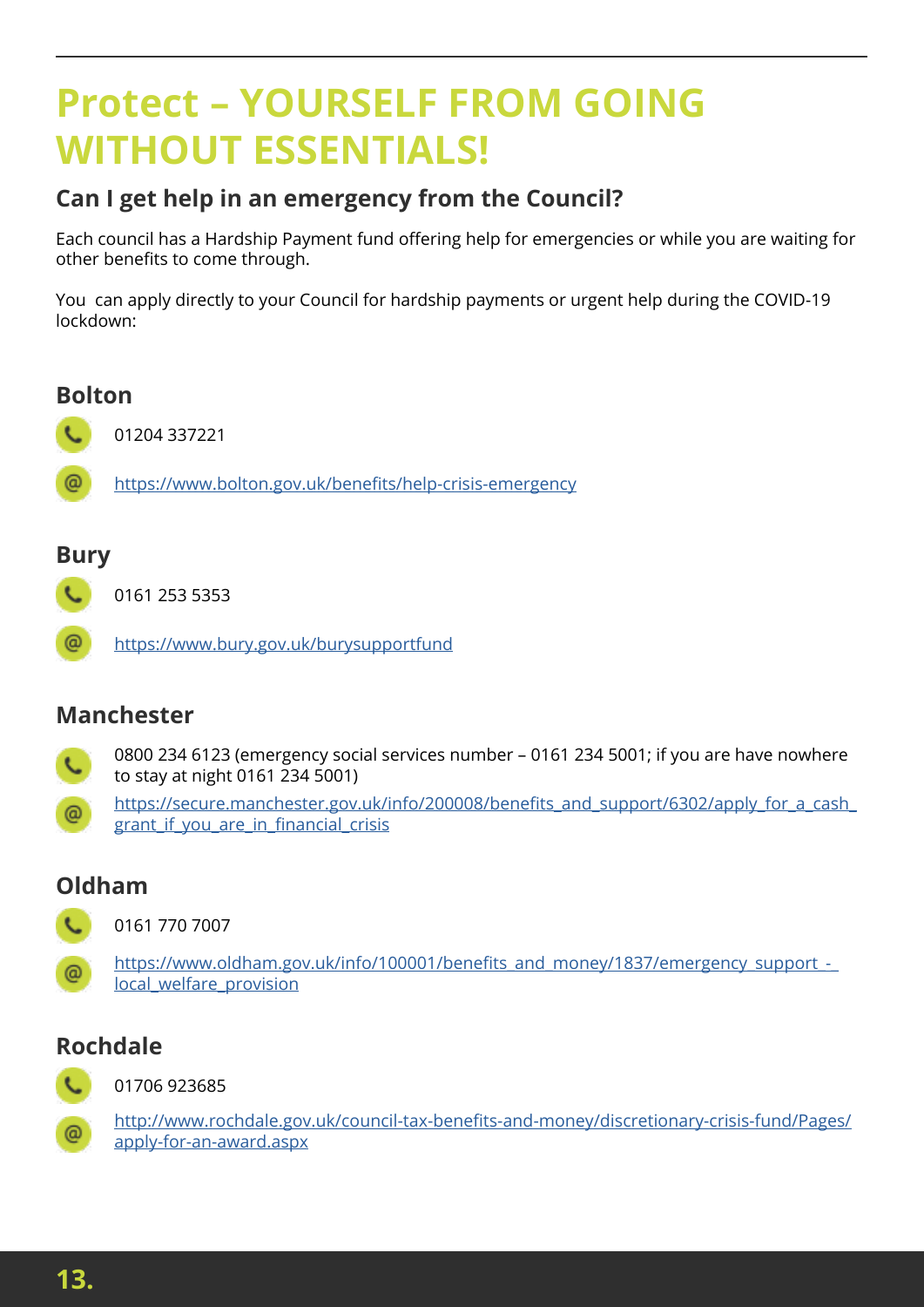#### **Salford**



0800 952 1000

[https://www.salford.gov.uk/advice-and-support/welfare-rights-and-debt-advice-service/salford](https://www.salford.gov.uk/advice-and-support/welfare-rights-and-debt-advice-service/salford-assist/how-do-you-apply-for-help-from-salford-assist/)[assist/how-do-you-apply-for-help-from-salford-assist/](https://www.salford.gov.uk/advice-and-support/welfare-rights-and-debt-advice-service/salford-assist/how-do-you-apply-for-help-from-salford-assist/)

## **Stockport**



0161 217 6046

@ <https://www.stockport.gov.uk/start/apply-for-stockport-local-assistance-scheme>

#### **Tameside**



@ https://www.tameside.gov.uk/support/independentliving

## **Trafford**



<https://www.trafford.gov.uk/residents/benefits-and-council-tax/benefits/trafford-assist.aspx>

## **Wigan**

@

01942 489018

@ [https://www.wigan.gov.uk/Resident/Benefit-Grants/Welfare-Reform/Local-Welfare-Support.](https://www.wigan.gov.uk/Resident/Benefit-Grants/Welfare-Reform/Local-Welfare-Support.aspx)

If you have children or are a vulnerable adult and haven't been able to get support from anywhere else you may also be able to get some financial help from Social Services.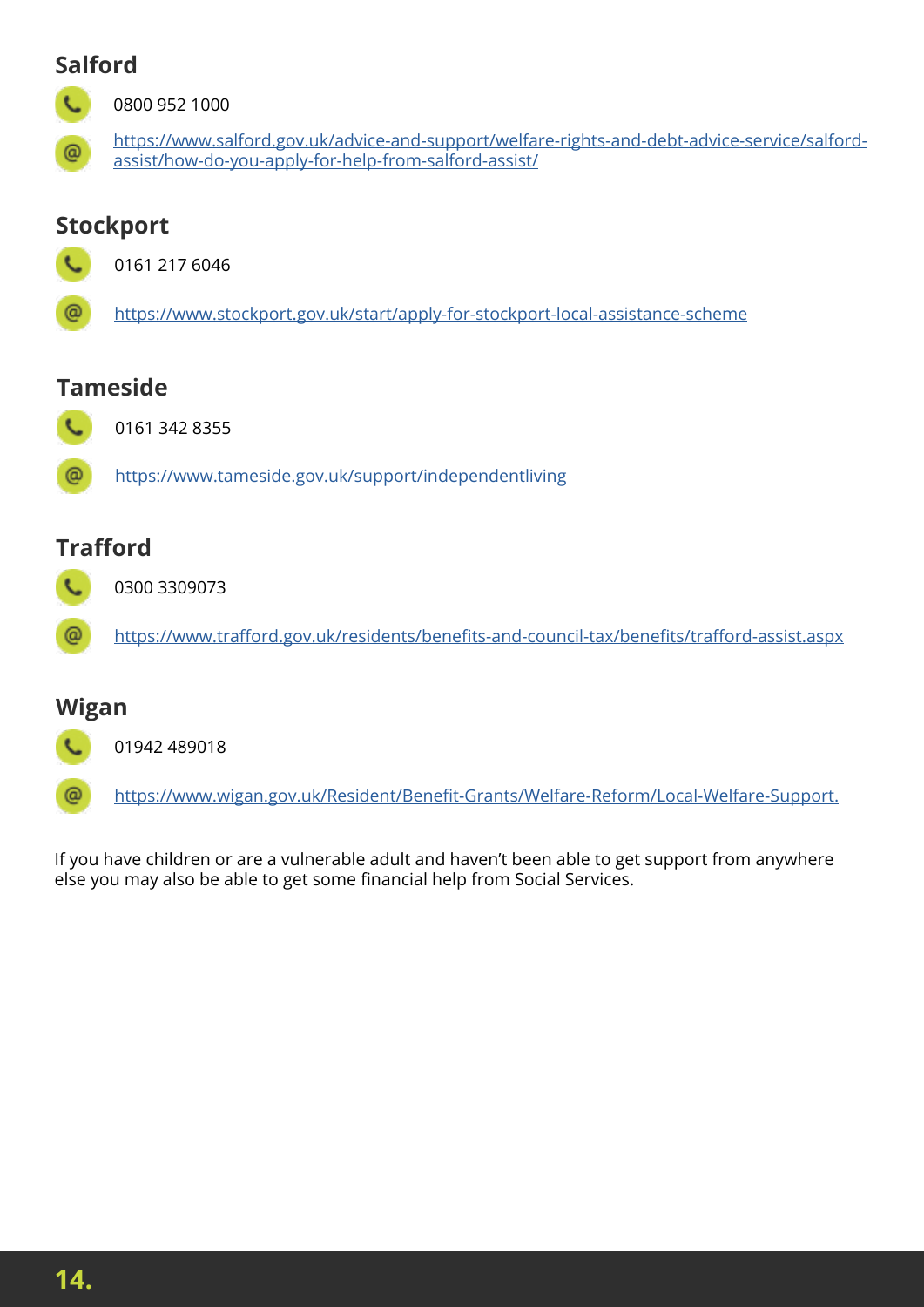#### **What happens if my child had free school meals but they can no longer go to school?**

Contact your child's school to find out about alternative help or apply for help to the Council's hardship scheme.

#### **Is there any help with gas or electricity bills?**

Contact your supplier – some suppliers are sending pre-payment cards with credit to people who are stuck at home and selfisolating.

#### **Is there any other help that I can get to get?**

There may be grants available to assist you for both on-going and unexpected expenditure, for example if you work(ed) in a particular industry. To do a grant search please go to

<https://grants-search.turn2us.org.uk/>